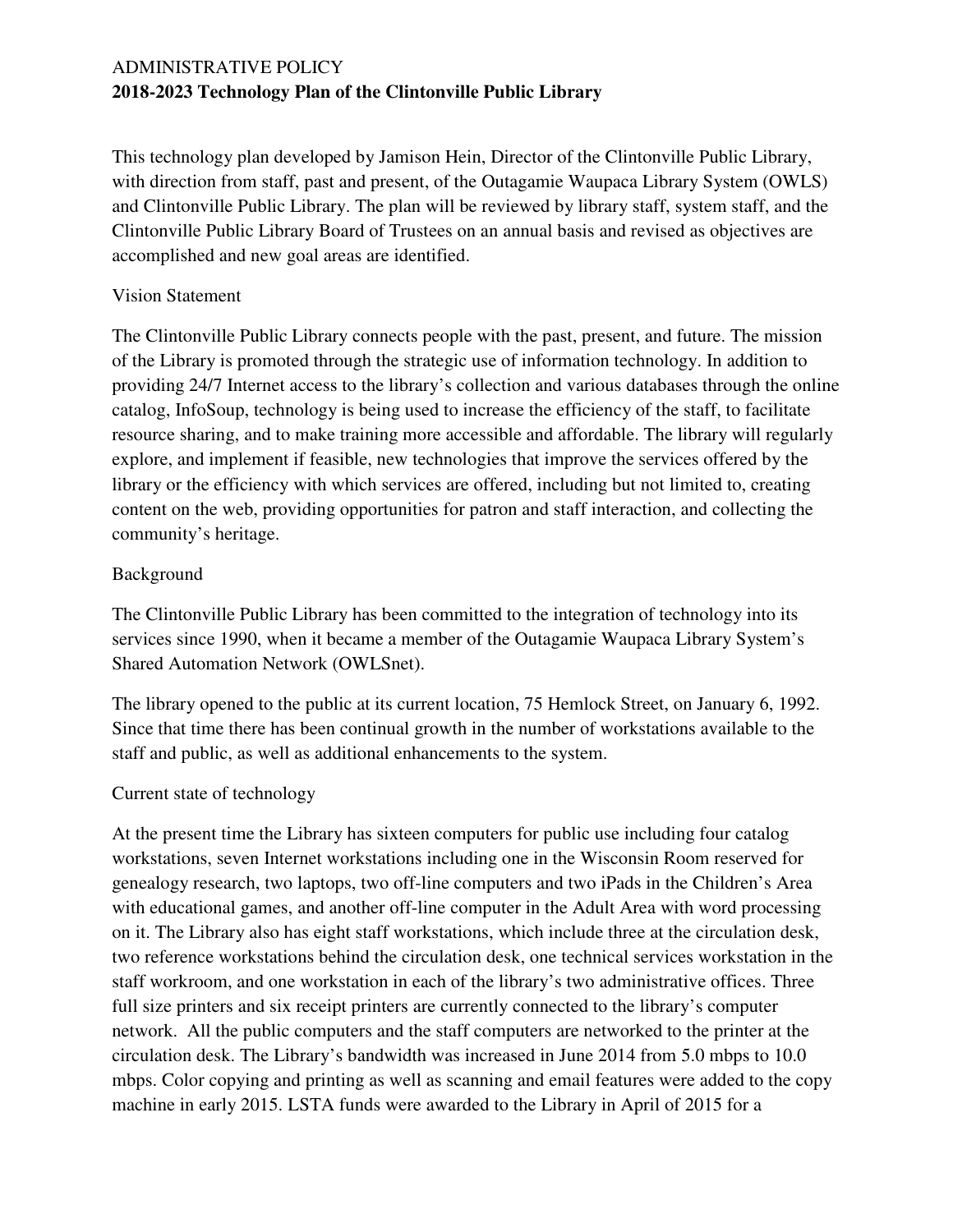digitization project and the Waupaca County Makerboxes. An electronic sign was purchased and built in 2016 on the corner of Hemlock and 9<sup>th</sup> Street. The 3D printer in New London's Makerbox visited the Clintonville Library in 2016 and was demonstrated to the public on its capabilities. The Sierra in the Wild laptop purchased in 2015 and used in 2016 that allows us to checkout materials remotely at St. Rose Parochial school and other places outside of the library. Evan Bend, OWLS Library Services Manager, developed a new website with input from library staff in 2016 and put online in 2017. OWLS and Library staff created an obituary database in 2015 and added to the Library's website in 2017. Library staff and volunteers help with adding obituaries to the database. In February 2017, the Library added Hoopla as a digital service that provides access to eBooks, audiobooks, music, graphic novels, movies, and TV shows. On October 2, 2018, Wisconsin Document Imaging installed a new copy machine that has wireless printing capabilities via an app. In 2019, we added Wonderbooks (books that have a read or listen along player attached) and Launchpad tablets to the collection. The Launchpads were initially only available for use in the Library, but they became quite popular for families to check out in 2020. During the pandemic, we utilized Picktime for scheduling curbside, computer, and browsing appointments and Beanstack for tracking reading activity for the summer reading program. OWLS switched Integrated Library Systems (ILS) in August, 2020, from Innovative Interfaces Sierra to The Library Corporation CARL. This included a desktop version called CARLX and a browser version called CARL Connect. Additionally, OWLS switched from the Encore discovery layer to the CARL catalog. OWLS added a print management service called Papercut for member libraries. With the switch to CARL, we changed our self-check software to Envisionware OneStop via a CARES grant in 2021. To help with limited access to the Library building, we installed an outdoor wireless access point that allows patrons to access the Library's WiFi in the parking lot. In 2022, we installed a new security camera system and microfilm machine.

#### Goals and Objectives:

Goal A: To secure technological resources to enable the library to provide optimal services.

- 1. Maintain a plan and budget to replace, upgrade, and add hardware and software as necessary and feasible. Ongoing
- 2. Work with OWLS to seek appropriate technology and telecommunications grants and discounts available to libraries, including but not limited to E-rate, TEACH Wisconsin, and digitization projects. Ongoing
- 3. Maintain participation in the OWLSnet shared automation network. Ongoing
- 4. Maintain the Library's Local Area Network. Ongoing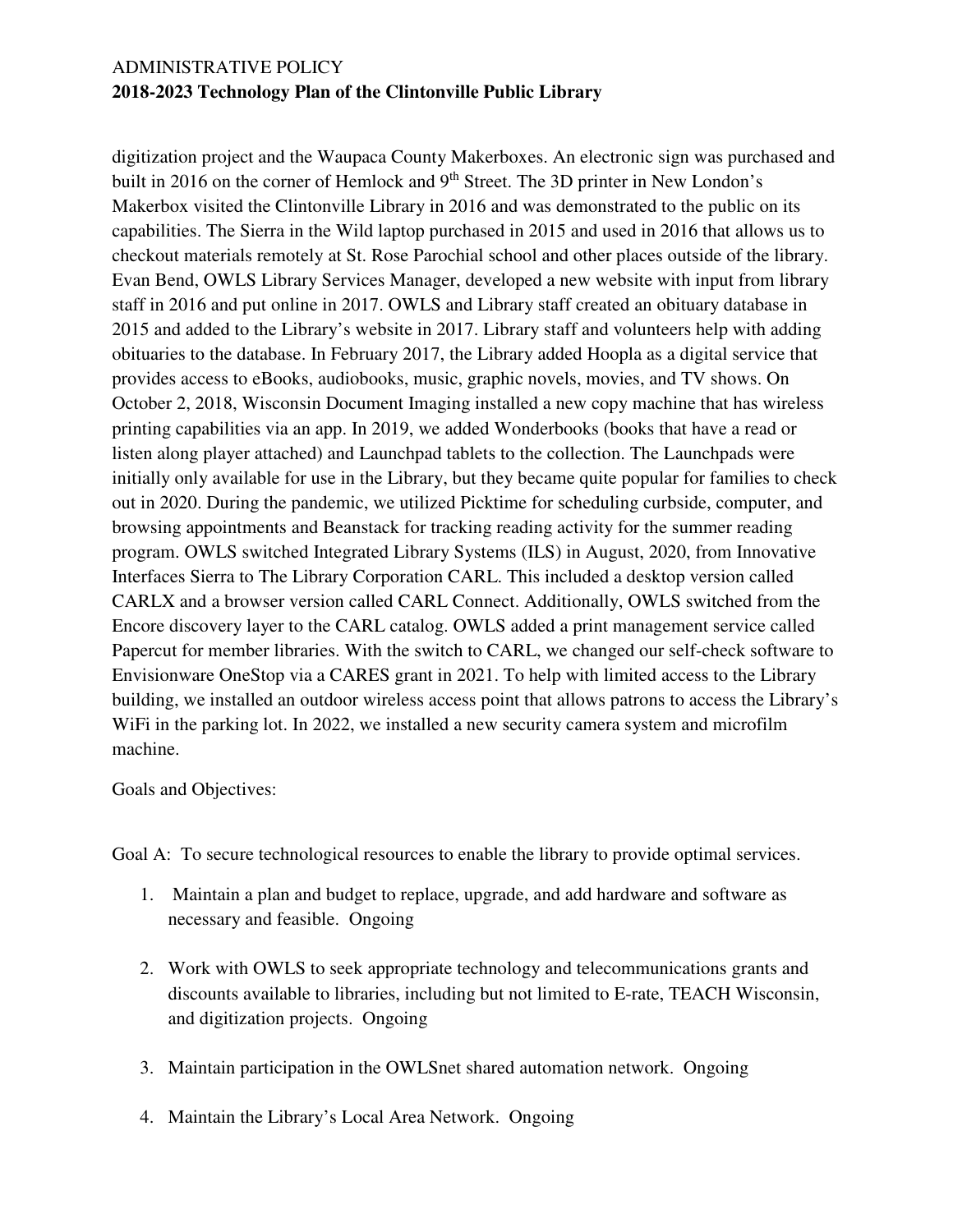- 5. Provide wireless Internet access throughout the library. Ongoing
- 6. Investigate ways to save energy in the library by working with other organizations, including but not limited to, area school classes and Focus on Energy. Ongoing
- 7. Evaluate the need for additional electrical outlets to provide additional places for people to use laptops and other mobile devices. 2022-2024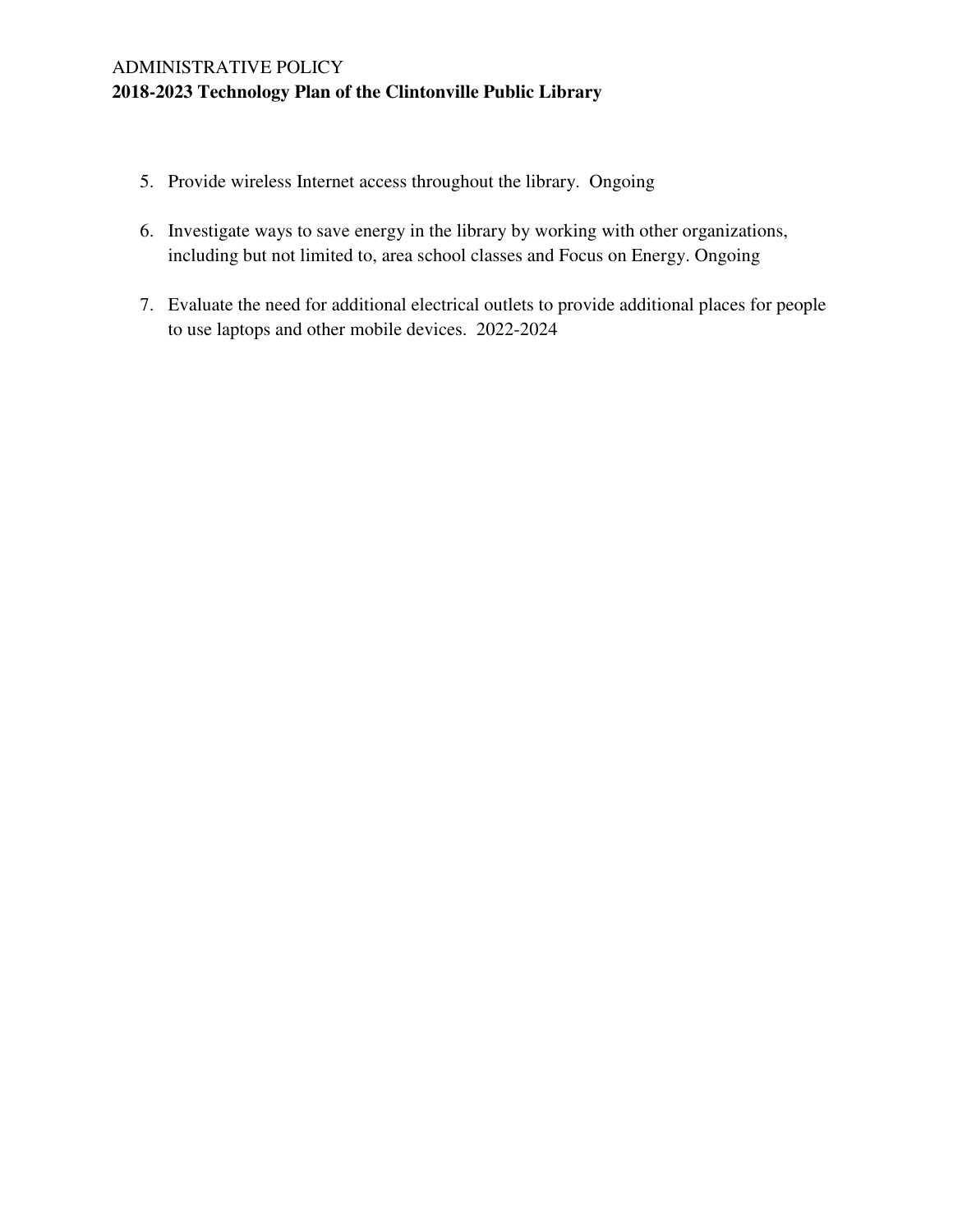Goal B: To maintain a library presence 24/7 on the web.

- 1. Maintain the library's website keeping its contents up-to-date. Ongoing
- 2. Provide access to online full text databases through OWLSnet and participation in the statewide project, Badgerlink, administered by the Wisconsin Department of Public Instruction. Ongoing
- 3. Work with volunteers and staff to continue to develop and maintain an index to obituaries in the local newspaper, which is available online. Ongoing
- 4. Investigate the feasibility of digitizing more local history resources and making them available online in the InfoSoup Memory Project either through volunteer help or working with the Clintonville Area Historical Society. Ongoing
- 5. Investigate the development of social media sites and services and expand the library's presence on the web. Ongoing
- 6. Design a new library website using WordPress for an enhanced user experience and improved communications. 2022-2023

Goal C: To assist and support staff and patrons in the use of technology and the resources provided by the library.

- 1. Designate the library director or a staff member to regularly attend the meetings of the OWLSnet Administrative Advisory Committee (AAC) in order to discuss technical and administrative operation of the network; and to cooperate in standardizing policies, procedures, and practices among network libraries. Ongoing
- 2. Continually assess and seek to provide the training needed by staff to effectively participate in technology-based programs and services. This will include, but not be limited to, programs offered by OWLS and the library's annual in-service day. Ongoing
- 3. Work with OWLS to provide staff training in the required technology competencies. Ongoing